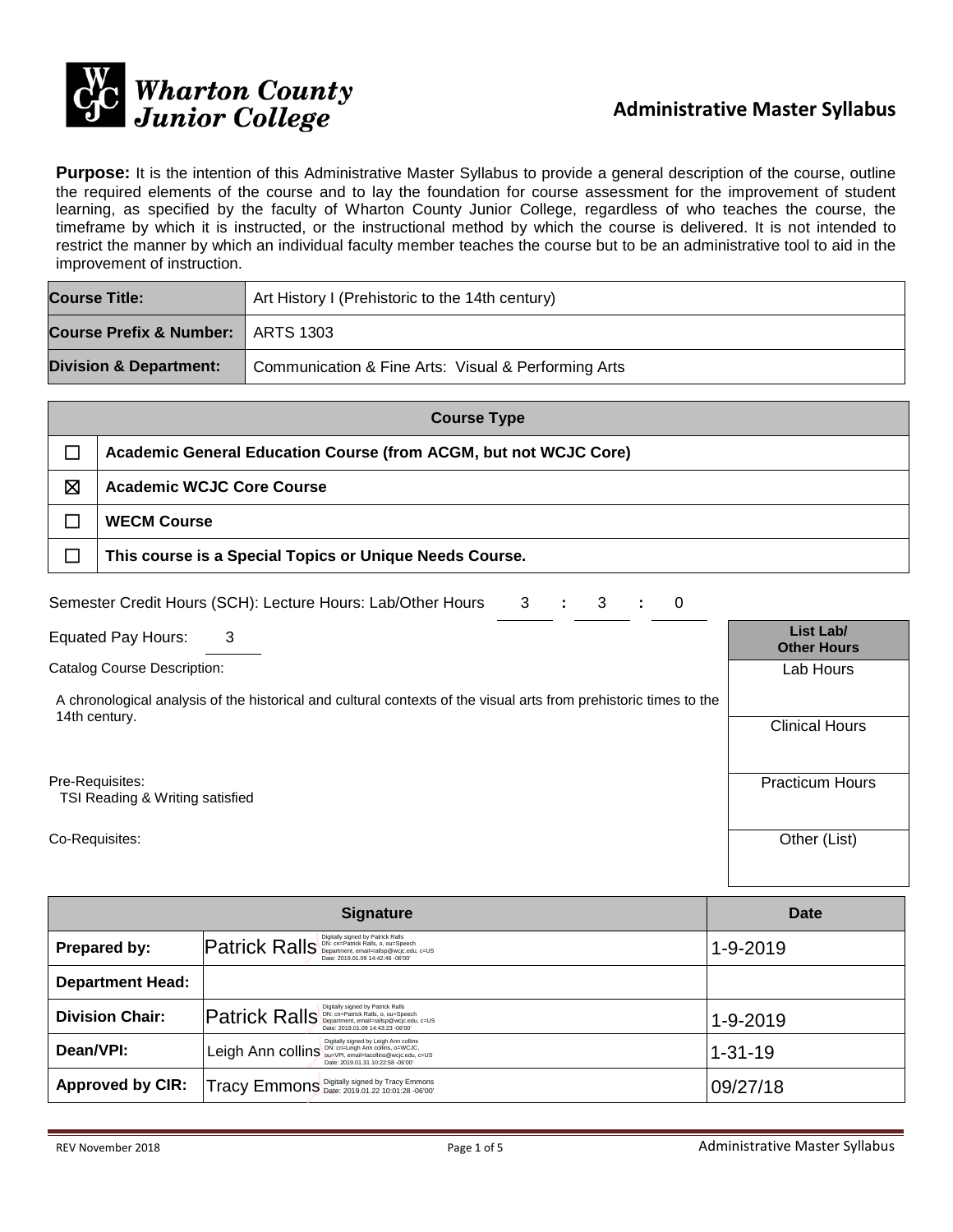**I. Topical Outline:** Each offering of this course must include the following topics (be sure to include information regarding lab, practicum, and clinical or other non-lecture instruction).

Each offering of this course must include the following topics (be sure to include information regarding lab, practicum, clinical or other non-lecture instruction):

Examination of painting, sculpture, architecture and other arts from prehistoric to present time. In Art History 1, Art from prehistoric times through the thirteenth century is covered. Prehistory and prehistoric art in Europe; Art of the ancient near east; art of ancient Egypt; Aegean Art; Art of Ancient Greece; Etruscan art and Roman Art; Early Christian, Jewish, and Byzantine Art; Islamic Art; Art of India before 1100; Chinese Art before 1280; Japanese Art before 1392; Art of Ancient Africa; Early Medieval Art in Europe; Romanesque Art; Gothic Art

#### **II. Course Learning Outcomes**

### **Learning Outcomes – Upon successful completion of this course, students will: Methods of Assessment**

1. Identify and decribe works of art based on their chronology and style, using standard categories and terminology.

2. Investigate major artistic developments and significant works of art from prehistoric times to the 14th century century.

3. Analyze the relationship of art to history by placing works of art within cultural, historical, and chronological contexts.

4. Critically interpret and evaluate works of art

Papers, Quizzes, Exams, Classwork, Group Assignments, Projects (rubrics), Class Discussion

# **III. Required text(s), optional text(s) and/or materials to be supplied by the student:**

Art History, Volume One, Prentice Hall, Inc. and Harry N. Abrams, Inc. current edition by Marilyn Stokstad and Michael Cothren - Most current edition

**IV. Suggested Course Maximum:** 24

# **V. List any specific or physical requirements beyond a typical classroom required to teach the course.**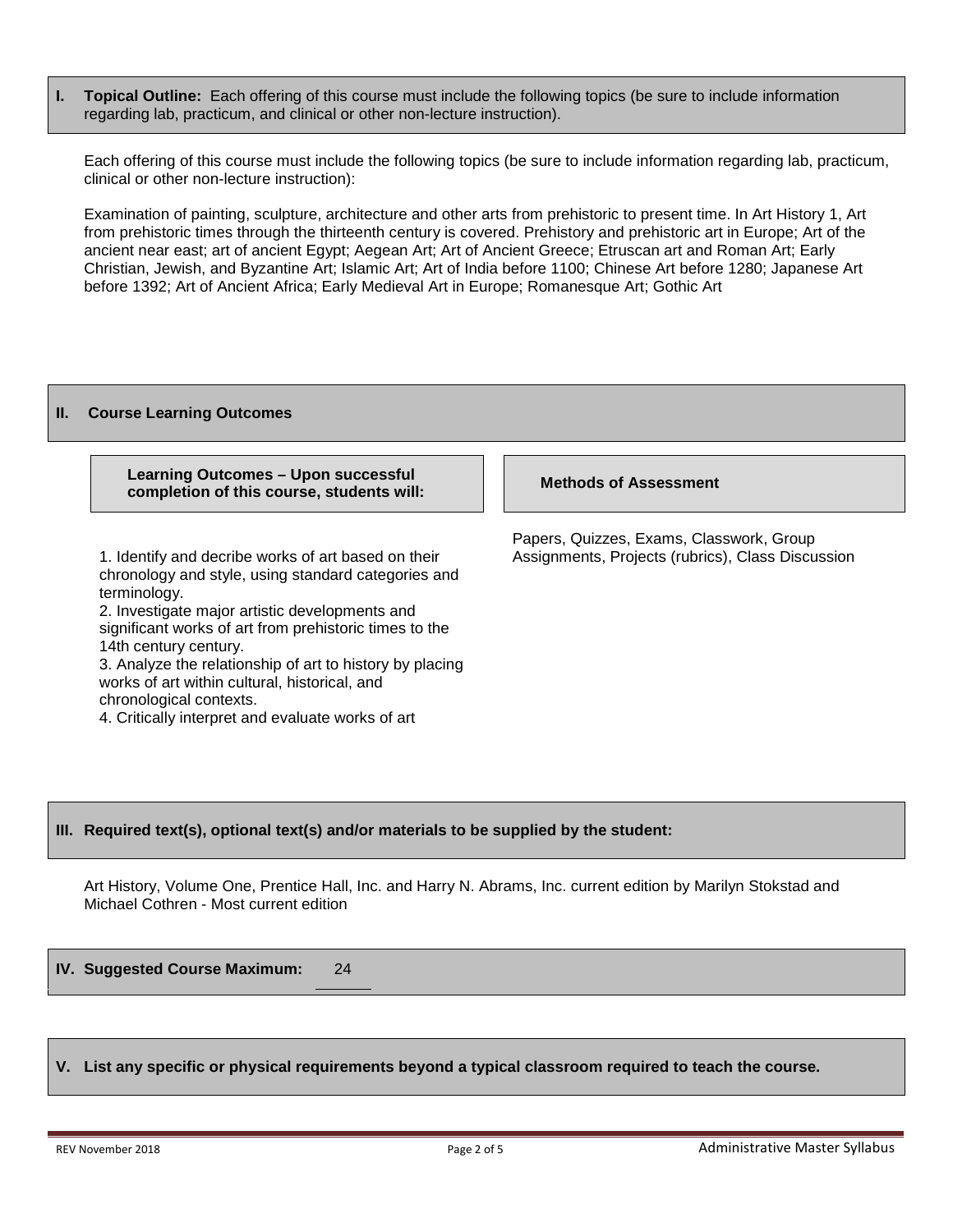### **VI. Course Requirements/Grading System:** Describe any course specific requirements such as research papers or reading assignments and the generalized grading format for the course.

| Grade Weights -               |           |           |  |  |  |
|-------------------------------|-----------|-----------|--|--|--|
| Exams $-3$ @ 20 points each   | 60 points |           |  |  |  |
| Museum Paper - 10 points      | 10 points |           |  |  |  |
| Participation and             |           |           |  |  |  |
| Group assignments - 10 points | 10 points |           |  |  |  |
| Final $Exam - 20$ points      | 20 points |           |  |  |  |
|                               |           | 100 total |  |  |  |
|                               |           |           |  |  |  |
| Instructor's Grading System - |           |           |  |  |  |
| 90-100                        | А         |           |  |  |  |
| 80-89                         | B         |           |  |  |  |
| 70-79                         | C         |           |  |  |  |
| 60-69                         | D         |           |  |  |  |
| Below 59                      | F         |           |  |  |  |